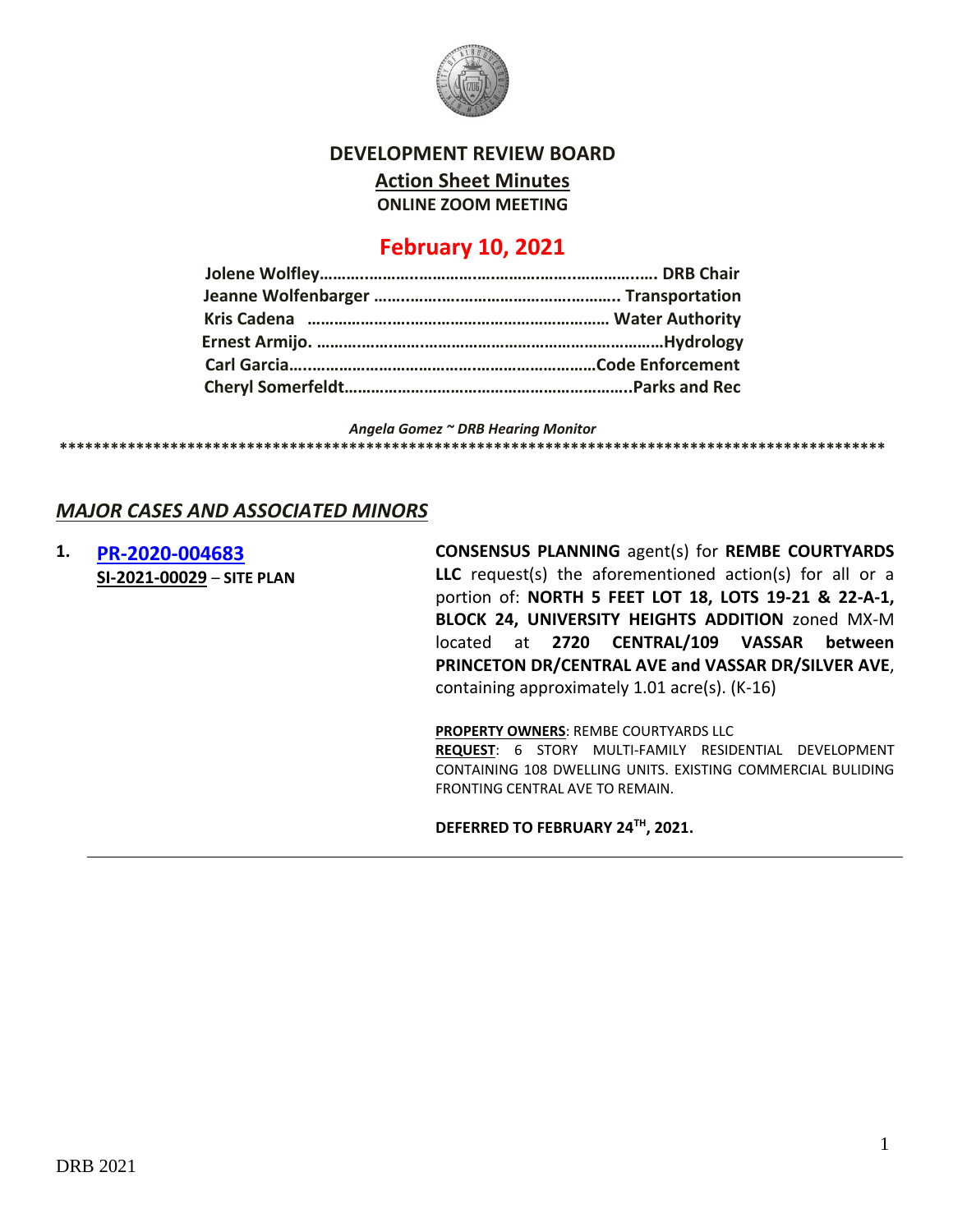| 2. | PR-2020-004683<br>SD-2021-00023 - PRELIMINARY/FINAL<br><b>PLAT</b>          | CSI - CARTESIAN SURVEYS, INC. agent(s) for REMBE<br><b>COURTYARDS LLC</b> request(s) the aforementioned action(s)<br>for all or a portion of: NORTH 5 FEET LOT 18, LOTS 19-21 &<br>22-A-1, BLOCK 24, UNIVERSITY HEIGHTS ADDITION zoned<br>MX-M located at 2720 CENTRAL/109 VASSAR between<br>PRINCETON DR/CENTRAL AVE and VASSAR DR/SILVER AVE,<br>containing approximately 1.01 acre(s). (K-16) |
|----|-----------------------------------------------------------------------------|--------------------------------------------------------------------------------------------------------------------------------------------------------------------------------------------------------------------------------------------------------------------------------------------------------------------------------------------------------------------------------------------------|
|    |                                                                             | <b>PROPERTY OWNERS: PARKLAND HILLS INCANELLA CO</b><br>REQUEST: COMBINE 4 EXITING LOTS INTO ONE NEW LOT, GRANT<br><b>EASEMENTS</b>                                                                                                                                                                                                                                                               |
|    |                                                                             | IN THE MATTER OF THE AFOREMENTIONED APPLICATION,<br>BEING IN COMPLIANCE WITH ALL APPLICABLE REQUIREMENTS<br>OF THE DPM AND THE IDO, THE DRB HAS APPROVED<br>THE PRELIMINARY/FINAL PLAT. FINAL SIGN OFF IS DELEGATED<br>TO PLANNING FOR THE APPLICATION NUMBER TO BE ADDED TO<br>THE PLAT AND FOR THE AGIS DXF FILE.                                                                              |
| 3. | PR-2020-004771<br>SD-2020-00211 - VACATION OF PUBLIC<br><b>RIGHT-OF-WAY</b> | CSI - CARTESIAN SURVEYS INC. agent(s) for HOMEWISE<br>request(s) the aforementioned action(s) for all or a portion<br>of: LOT 1 BLOCK 1, GUTIERREZ ADDITION zoned MX-L<br>located at 1407 4th ST SW between BELL AVE SW and<br><b>BARELAS RD SW, containing approximately 0.0068 acre(s).</b>                                                                                                    |
|    |                                                                             | (L-14)[Deferred from 1/6/21, 2/3/21]                                                                                                                                                                                                                                                                                                                                                             |
|    |                                                                             | PROPERTY OWNERS: HOPE GLORIA CULLEY<br>REQUEST: VACATE PORTION OF BELL AVE TO THE NE CONER OF LOT 1<br><b>BLOCK 1, GUTIERREZ AVE</b>                                                                                                                                                                                                                                                             |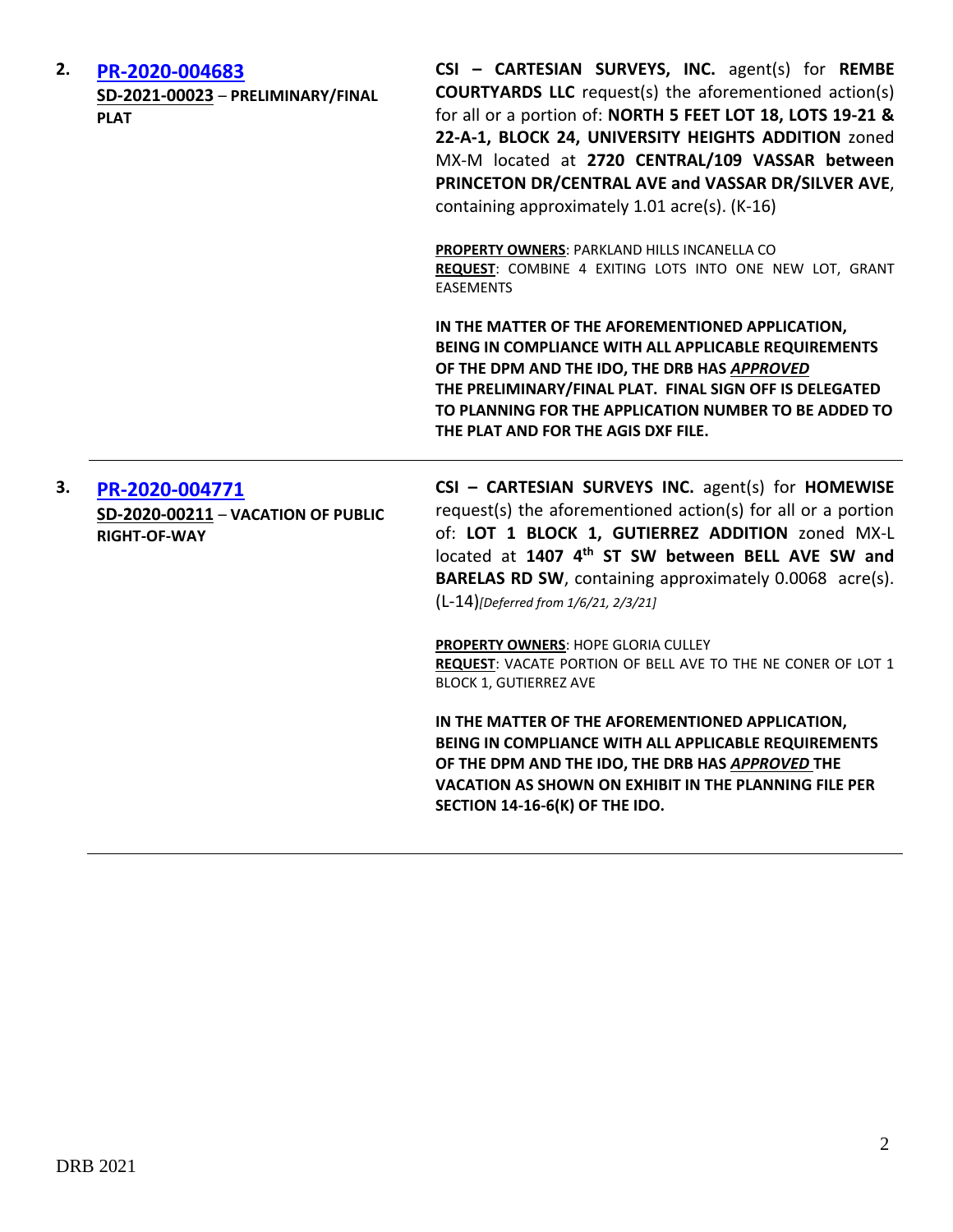### **4. [PR-2020-004771](http://data.cabq.gov/government/planning/DRB/PR-2020-004771/DRB%20Submittals/) VA-2021-00017 – WAIVER TO IDO**

**CSI – CARTESIAN SURVEY'S INC.** agent(s) for **HOMEWISE, INC.** request(s) the aforementioned action(s) for all or a portion of: **LOT 1 BLOCK 1, GUTIERREZ ADDITION,** zoned MX-L, located at **1407 4TH ST SW between BELL AVE SW and BARELAS RD SW**, containing approximately 0.0068 acre(s). (L-14)*[Deferred from 2/3/21]*

**PROPERTY OWNERS**: HOMEWISE INC

**REQUEST**: SIDEWALK WAIVER (PLACEMENT ALONG BELL AVE AND WIDTH REQUIREMENTS ALONG BARELAS)

**IN THE MATTER OF THE AFOREMENTIONED APPLICATION, BEING IN COMPLIANCE WITH ALL APPLICABLE REQUIREMENTS OF THE DPM AND THE IDO, THE DRB HAS** *APPROVED* **THE SIDEWALK WAIVER AS SHOWN ON EXHIBIT IN THE PLANNING FILE.**

## *MAJOR CASES*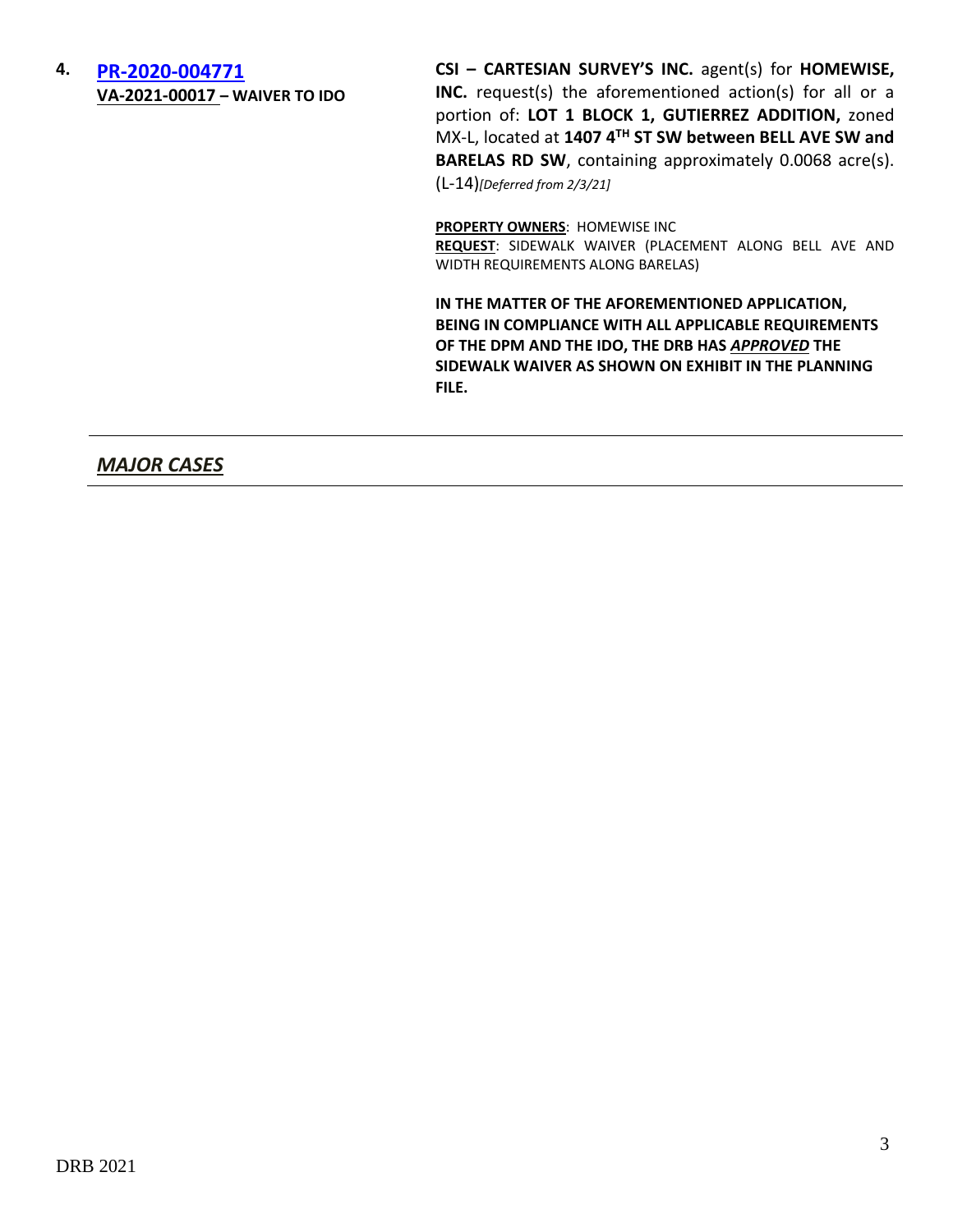**5. [PR-2020-004138](http://data.cabq.gov/government/planning/DRB/PR-2020-004138/DRB%20Submittals/) SD-2020-00225 – PRELIMINARY PLAT** **HUITT-ZOLLARS, INC.** agent(s) for **MDS INVESTORS LLC** request(s) the aforementioned action(s) for all or a portion of: **TRACT A-1-A-5, TRACT A-4, TRACT A-1-A-4 & TRACT A-1- A-3, MESA DEL SOL INNOVATION PARK,** zoned PC, located on **BOBBY FOSTER**, containing approximately 55 acre(s). (R-15 & R-16)*[Deferred from 1/20/21, 1/27/21, 2/3/21]*

**PROPERTY OWNERS**: MDS INVESTORS LLC **REQUEST**: PRELIMINARY PLAT

**IN THE MATTER OF THE AFOREMENTIONED APPLICATION, BEING IN COMPLIANCE WITH ALL APPLICABLE REQUIREMENTS OF THE DPM AND THE IDO, AND WITH THE SIGNING OF THE UPDATED INFRASTRUCTURE LIST ON FEBRUARY 10TH, 2021 THE DRB HAS** *APPROVED* **PRELIMINARY PLAT. THE UPDATES AS INDICATED BY THE TRANSPORTATION DEPARTMENT FOR THE INFRASTRUCTURE LIST ARE TO INCLUDE: TO ADD A 6 FT SIDEWALK ALONG BOBBY FOSTER, TO CLARIFY WEST TRANSITIONING OF BOBBY FOSTER, UNDERGROUND CONDUIT FOR TRAFFIC SIGNAL SHALL BE BUILT WITH CURRENT UNIVERSITY BLVD IMPROVEMENTS, AND FOR THE TRAFFIC SIGNAL TO BE INDICATED AS "FUTURE". A NOTE SHALL BE PLACED ON THE BOTTOM OF THE INFRASTRUCTURE LIST INDICATING EXACT NUMBER OF STREET LIGHTS, WHICH SHALL BE DETERMINED THROUGH THE DRC PROCESS, AND ALL DPM REQUIREMENTS MUST BE MET. A FINDING SHALL BE PLACED ON THE NOTICE OF DECISION INDICATING THAT CROSS SECTIONS MUST BE UPDATED TO SHOW THE SIDEWALK, LANDSCAPE BUFFERS AND ANY OTHER CHANGES MADE SINCE THE ORIGINAL SUBMITTAL, AND FOR CLARIFICATION ON THE MEDIAN CURB ON BOBBY FOSTER AS PART OF THE CROSS-SECTION DESCRIPTION. PLANNING SHALL ACKNOWLEDGE THE CHANGES TO THE INFRASTURCTURE LIST, AND FOR THE FINDING ON THE NOTICE OF DECISION.**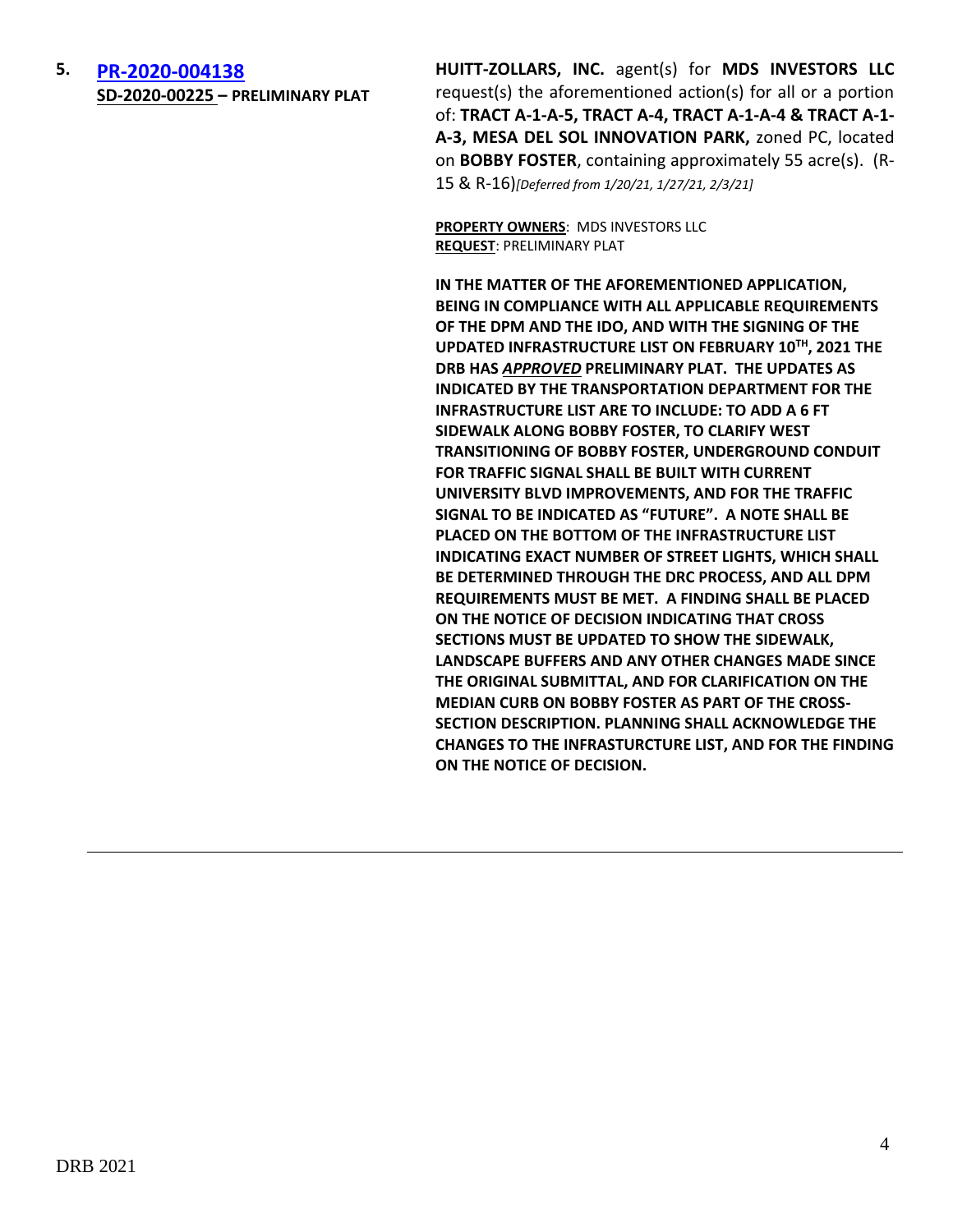#### **6**. **[PR-2018-001579](http://data.cabq.gov/government/planning/DRB/PR-2018-001579/DRB%20Submittals/)**

**SI-2020-01477** – **SITE PLAN AMENDMENT VA-2020-00469 – WAIVER TO IDO**

**DEKKER PERICH SABATINI** request(s) the aforementioned action(s) for all or a portion of: **PARCEL A-1-A-1-B SUBD PLAT TRS A-1-A-1-A & A-1-A-1-B WINROCK CENTER ADDN, PARCEL A-2 AND A-3 PLAT OF PARCELS A-1 THRU A-3 & PARCEL C-2A WINROCK CENTER ADDN + PARCEL C-2A1 SUBD PLAT PARCEL C-2A1 & C-2A2 WINROCK CENTER ADDN, PARCEL E1A WINROCK CENTER ADDITION, PARCEL D1A WINROCK CENTER ADDN REPLAT OF PARCEL D1 WINROCK CENTER ADDN AND PARCEL A-1-A-1-A-1-A WINROCK CENTER ADDITION**, zoned MX-H**,** zoned MX-M located at **7500 INDIAN SCHOOL RD**, containing approximately 83 acre(s). (J-19)*[Deferred from 1/13/21]*

**PROPERTY OWNERS**: DARIN SAND, WINROCK PARTNERS LLC **REQUEST**: A MAJOR AMENDMENT TO THE APPROVED SITE DEVELOPMENT PLAN FOR WINROCK TOWN CENTER TO FACILITATE THE DEVELOPMENT OF A NEW 199 UNIT MULTI-FAMILY DEVELOPMENT FOR A VACANT LOT AT 7500 INDIAN SCHOOL.

**DEFERRED TO MARCH 3RD 2021.**

**[Project # PR-2020-003887](http://data.cabq.gov/government/planning/DRB/PR-2020-003887/DRB%20Submittals/PR-2020-003887_Feb_10_2021_SUPP/Application/) (1010532) SI-2020-00367** – **SITE PLAN**

**7.**

**SCOTT ANDERSON** agent(s) for **MICHAEL DRESKIN** request(s) the aforementioned action(s) for all or a portion of: **LOT 5, BLOCK 23, BROAD ACRES ADDN,** zoned MX-M, located at **2818 4TH ST NW**, containing approximately 1.27 acre(s). (H-14) *[Deferred from 7/8/20, 7/22/20, 7/29/20, 8/19/20,* 

*9/2/20, 9/16/2, 10/28/20], 11/4/20, 11/18/20, 12/9/20, 1/13/21, 1/27/21]*

**PROPERTY OWNERS**: MICHAEL DRESKIN **REQUEST**: SITE PLAN FOR APARTMENT WITH MORE THAN 50 UNITS

**DEFERRED TO MARCH 3RD 2021.**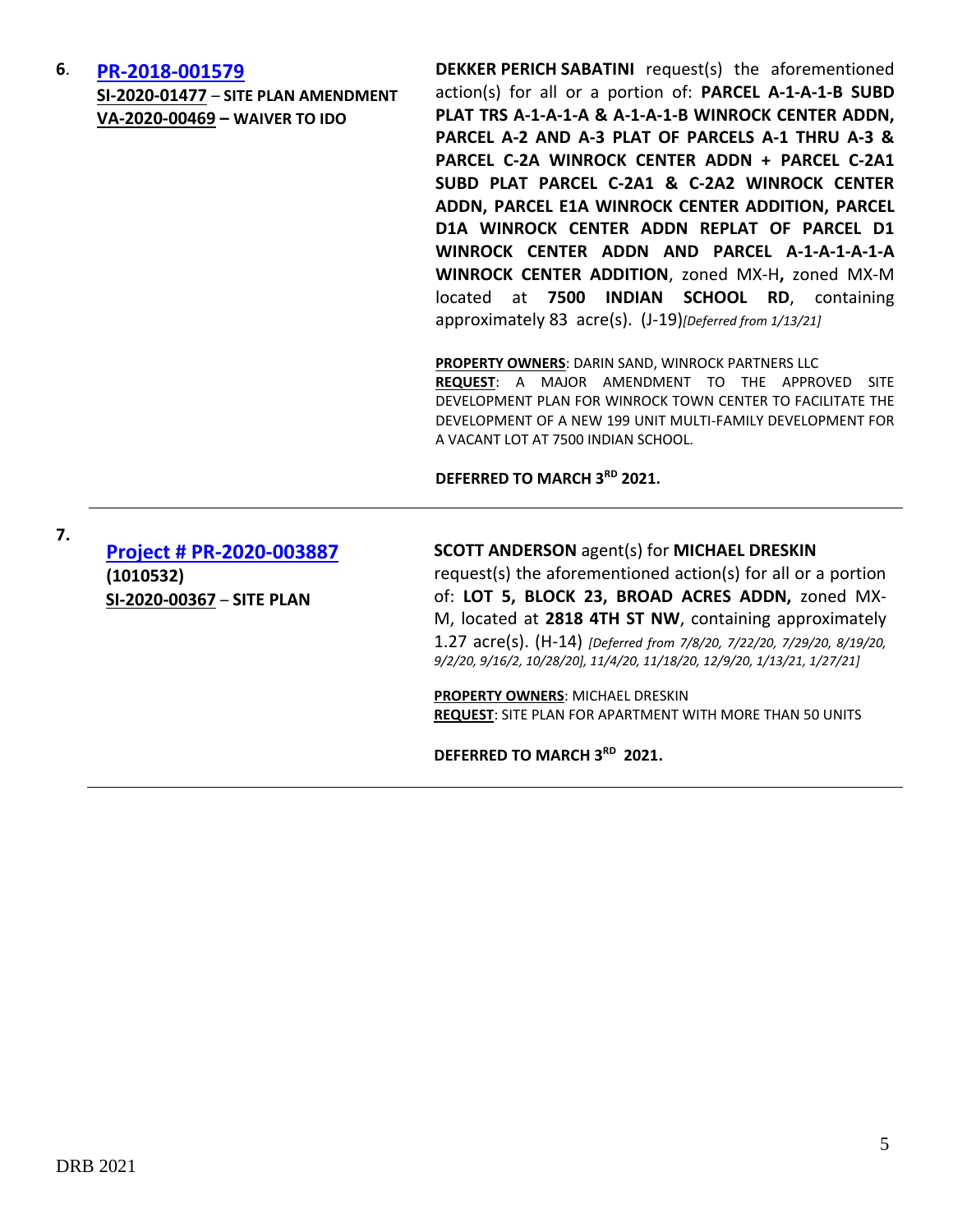| 8. | PR-2020-004717<br>SD-2020-00226 - VACATION OF PUBLIC<br><b>RIGHT OF WAY</b> | TIM BORROR agent(s) for TRB HOLDINGS LLC request(s) the<br>aforementioned action(s) for all or a portion of: PARCELS B-<br>1, B-2, & B-3, zoned MX-M, located at 12701, 12712, &<br>12714 SAN JACINTO AVE NE ON COPPER between<br>TRAMWAY and CHELWOOD, containing approximately<br>$0.29$ acre(s). $(K-22)$ [Deferred from 1/27/21]                                                                                                                                                                                                                                                               |  |
|----|-----------------------------------------------------------------------------|----------------------------------------------------------------------------------------------------------------------------------------------------------------------------------------------------------------------------------------------------------------------------------------------------------------------------------------------------------------------------------------------------------------------------------------------------------------------------------------------------------------------------------------------------------------------------------------------------|--|
|    |                                                                             | PROPERTY OWNERS: TIM BORROR TRB HOLDINGS<br>REQUEST: VACATION OF PUBLIC RIGHT OF WAY TO THE NORTH OF<br>THREE LOTS, WHICH ARE CURRENTLY NOT IN USE                                                                                                                                                                                                                                                                                                                                                                                                                                                 |  |
|    |                                                                             | IN THE MATTER OF THE AFOREMENTIONED APPLICATION,<br>BEING IN COMPLIANCE WITH ALL APPLICABLE REQUIREMENTS<br>OF THE DPM AND THE IDO, THE DRB HAS APPROVED THE<br>VACATION AS SHOWN ON EXHIBIT B IN THE PLANNING FILE PER<br>SECTION 14-16-6(K) OF THE IDO WITH THE FOLLOWING<br>FINDINGS: FOR AN EXCLUSIVE PUBLIC WATER AND SEWER<br><b>EASEMENT GRANTED TO THE WATER AUTHORITY TO THE SAME</b><br>EXTENT AS THE AREA OF VACATION, AND FOR A NOTE STATING<br>THAT NO STRUCTURAL IMPROVEMENTS SHALL BE ALLOWED<br>WITHIN THE VACATED AREA, AND TO ALLOW CONTINUOUS<br><b>WATER AUTHORITY ACCESS.</b> |  |
| 9. | PR-2020-004812<br>SD-2020-00220 - VACATION OF RIGHT-OF-<br><b>WAY</b>       | <b>TIM NISLY</b> request(s) the aforementioned action(s) for all or<br>a portion of: ALLEY ADJACENT TO LOT 12, BLOCK 6<br>BELMONT PLACE LOT 12 & LOT 13 & 14 zoned R-1B, located<br>SOUTH OF FREEMAN between 5TH ST and 6TH ST, containing<br>approximately .03 acre(s). (G-14) <i>JDeferred from 2/3/21</i> ]                                                                                                                                                                                                                                                                                     |  |
|    |                                                                             | PROPERTY OWNERS: TIM NISLY<br>REQUEST: VACATE UNUSED ACCESS EASEMENT                                                                                                                                                                                                                                                                                                                                                                                                                                                                                                                               |  |
|    |                                                                             | IN THE MATTER OF THE AFOREMENTIONED APPLICATION,<br>BEING IN COMPLIANCE WITH ALL APPLICABLE REQUIREMENTS<br>OF THE DPM AND THE IDO, THE DRB RECOMMENDS APPROVAL<br>OF THE VACATION BY CITY COUNCIL BASED ON EXHIBIT IN THE<br>PLANNING FILE PER SECTION 14-16-6(K) OF THE IDO.                                                                                                                                                                                                                                                                                                                     |  |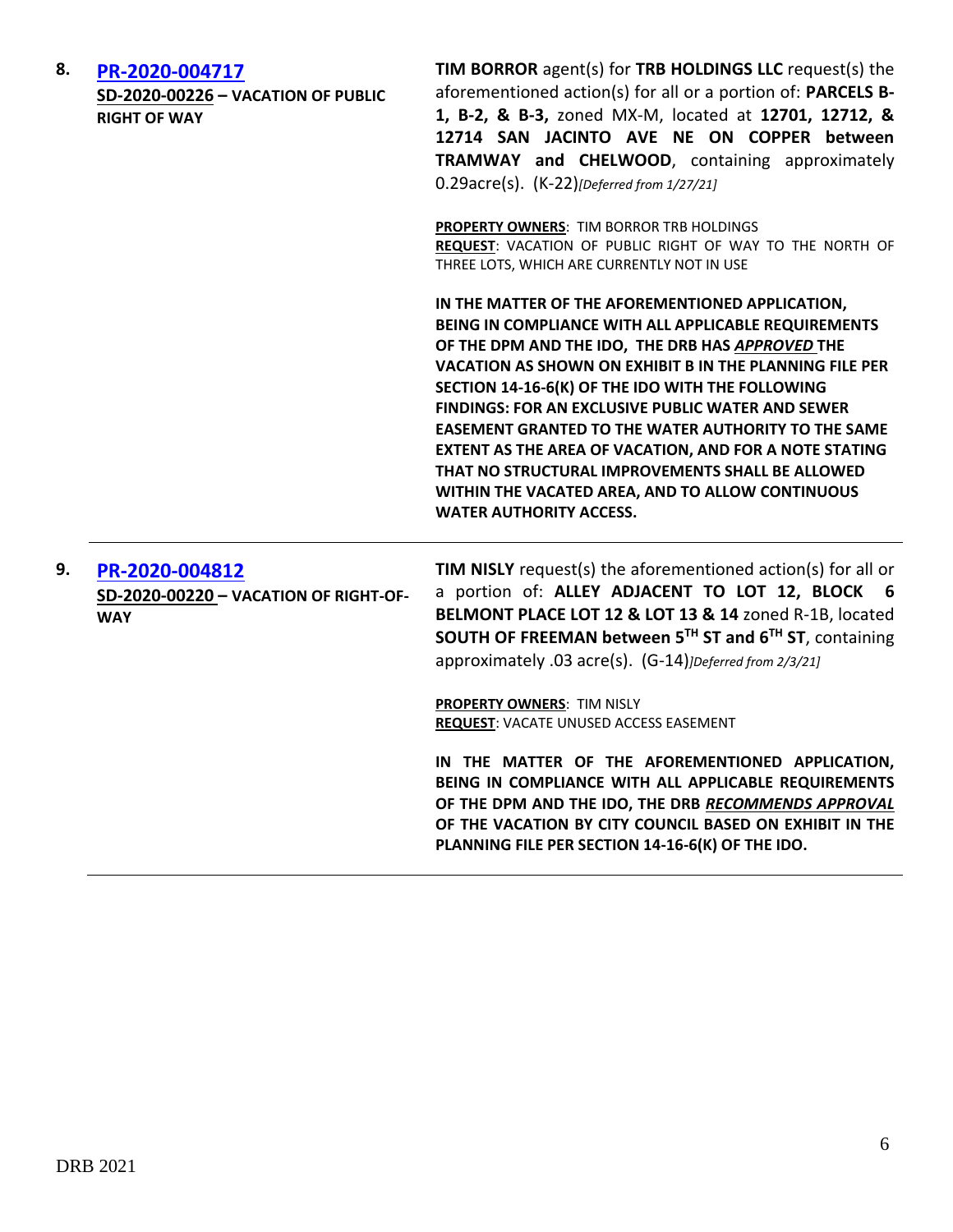**10. [PR-2020-004708](http://data.cabq.gov/government/planning/DRB/PR-2020-004708/DRB%20Submittals/) SI-2020-001411** – **SITE PLAN** **JESSICA LAWLIS, DEKKER/PERICH/SABATINI** agent(s) for **JUSTIN BAIARDO, EXECUTIVE DIRECTOR EXPLORE ACADEMY** request(s) the aforementioned action(s) for all or a portion of: **3-C REPLAT LOT 3 INTERSTATE INDUSTRIAL TRACT UNIT II** zoned NR-BP located at **6600 GULTON CT NE**, containing approximately 10.0 acre(s). (E-17)*[Deferred from 1/6/21, 1/27/21, 2/3/21]*

**PROPERTY OWNERS**: ARTEZ 6600 GULTON LLC

**REQUEST**: THE PHASED RENOVATION OF THE EXISTING FACILITY TO ACCOMMODATE A SCHOOL, INCLUDING THE CONSTRUCTION OF A NEW GYM TOTALING APPROX 17,000 SQ FT.

**IN THE MATTER OF THE AFOREMENTIONED APPLICATION, BEING IN COMPLIANCE WITH ALL APPLICABLE REQUIREMENTS OF THE DPM AND THE IDO WITH THE SIGNING OF THE INFRASTRUCTURE LIST ON FEBRUARY 10TH, 2021, THE DRB HAS**  *APPROVED* **THE SITE PLAN WITH FINAL SIGN-OFF DELEGATED TO TRANSPORTATION TO REVIEW BUS TURNING MOVEMENTS, SIGNAGE FOR BUS DROP-OFF AND PARENT AND EMPLOYEE PARKING, TO INDICATE ADDITIONAL DIMENSIONING REGARDING SIDEWALKS AND MOTORCYCLE PARKING, TO INDICATE THE NUMBER OF BUSES ON THE SITE PLAN, AND FOR A NOTE ON THE INFRASTRUCTURE LIST REGARDING STRIPING ON GULTON COURT TO BE FURTHER DEFINED BY THE INDICATION OF LENGTH OF RIGHT AND LEFT TURN BAYS, AND TO PLANNING FOR COMPLETION OF THE RECORDING OF EASEMENT, FOR A NON-ENCROACHMENT NOTE DURING CONSTRUCTION REGARDING THE PRD TRAIL, FOR A NOTE REGARDING PROTECTION OF EXISTING TREES, FOR FINALIZATION OF PARKING LOT SPECIES, FOR SOLID WASTE SIGNATURE AND FOR THE RECORDED INFRASTRUCTURE IMPROVEMENTS AGREEMENT (IIA).**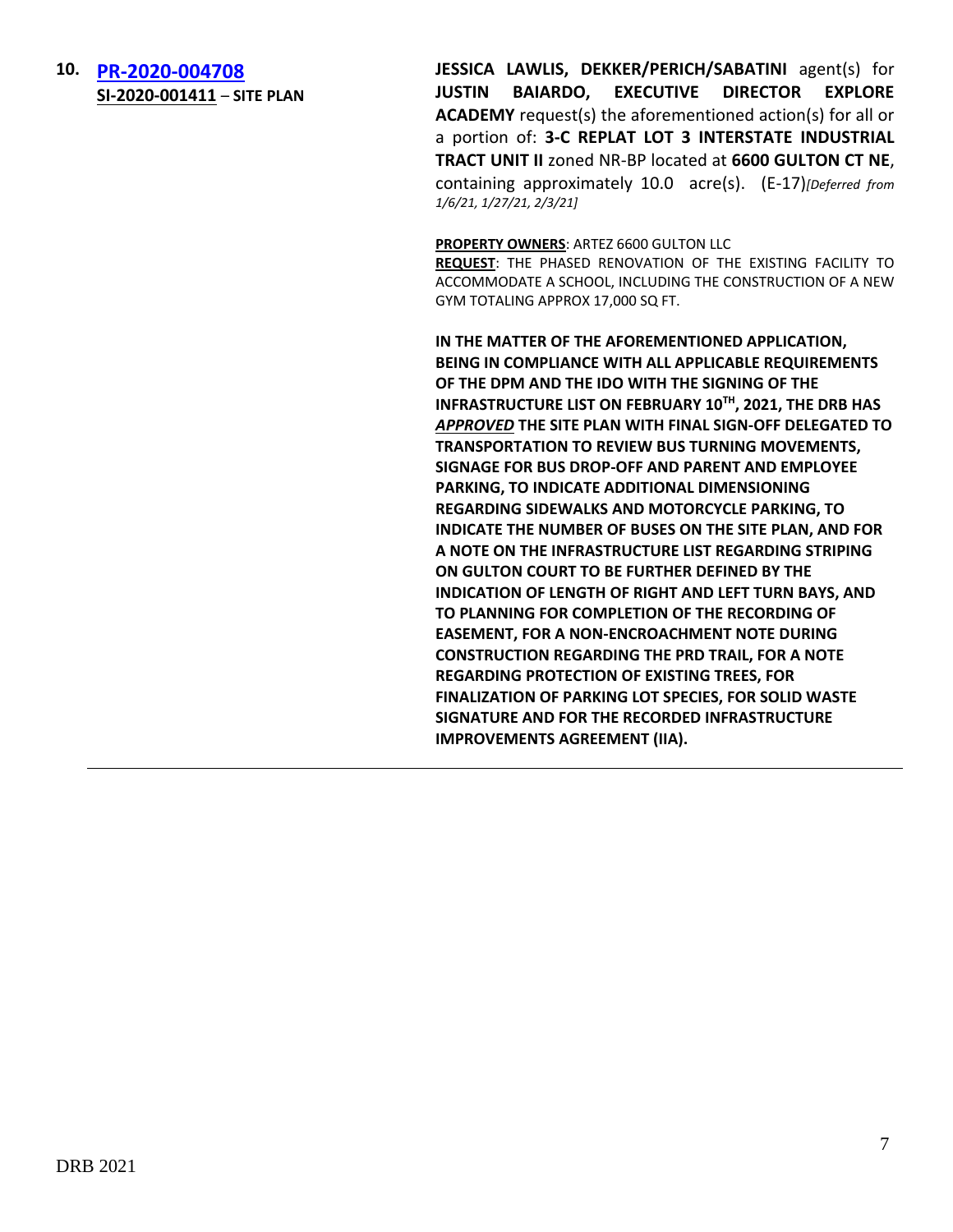# **11. [PR-2019-002479](http://data.cabq.gov/government/planning/DRB/PR-2019-002479/DRB%20Submittals/)**

**SD-2020-00196**– **VACATION OF RIGHT-OF- WAY SD-2020-00195 - PRELIMINARY/FINAL PLAT**

**ARCH + PLAN LAND USE CONSULTANTS** agent(s) for **SMI ASSETS LLC** request(s) the aforementioned action(s) for all or a portion of: **TR B PLAT, TR C PLAT, AND TR D PLAT OF TRACTS B, C AND D FAIRVIEW PARK CEMETERY (BEING A REPLAT OF FAIRVIEW PARK CEMETERY) AND THE REMAINING NE'LY PORT OF TR IN THE NW 1/4, NW ¼ SEC 27T10N R3E,** zoned NR-SU located at **700 YALE BLVD SE & 621 COLUMBIA DR SE**, containing approximately 25.56 acre(s). (L-15 & L-16) *[Deferred from 12/2/20, 12/16/20, 1/6/21, 1/27/21]*

**PROPERTY OWNERS**: SMI ASSETS LLC **REQUEST**: LOT CONSOLIDATION

**WITHDRAWN BY THE APPLICANT.**

## *MINOR CASES*

**12. [PR-2019-003030](http://data.cabq.gov/government/planning/DRB/PR-2019-003030/DRB%20Submittals/) SD-2020-00213 – PRELIMINARY/FINAL PLAT SUPREME INVESTMENTS, LLC** request(s) the aforementioned action(s) for all or a portion of: **TRACT B1, LAND OF MEL SANCHEZ & LATH & PLASTER SUPPLY** zoned NR-LM, located at **5300 2ND ST between MONTANO and GRIEGOS**, containing approximately 5.45 acre(s). (F-15) *{Deferred from 12/16/20, 1/6/21, 1/20/21]* **PROPERTY OWNERS: CITY CHURCH OF ALBUQUERQUE INC** 

**REQUEST**: TO SUBDIVIDE THE EXISTING PARCEL OF LAND INTO THREE TRACTS

**IN THE MATTER OF THE AFOREMENTIONED APPLICATION, BEING IN COMPLIANCE WITH ALL APPLICABLE REQUIREMENTS OF THE DPM AND THE IDO WITH THE SIGNING OF THE INFRASTRUCTURE LIST ON FEBRUARY 10TH, 2021, THE DRB HAS** *APPROVED* **THE PRELIMINARY/FINAL PLAT WITH FINAL SIGN-OFF DELEGATED TO THE WATER AUTHORITY FOR OFF-SITE PUBLIC WATER AND SANITARY SEWER EASEMENT TO BE SIGNED AND RECORDED WITH THE COUNTY AND POPULATED ONTO THE PLAT AND TO PLANNING FOR UTILITY COMPANIES SIGNATURES, AMAFCA SIGNATURE, MRGCD SIGNATURE LINE AND SIGNATURE ON THE PLAT, AND FOR THE AGIS DXF FILE.**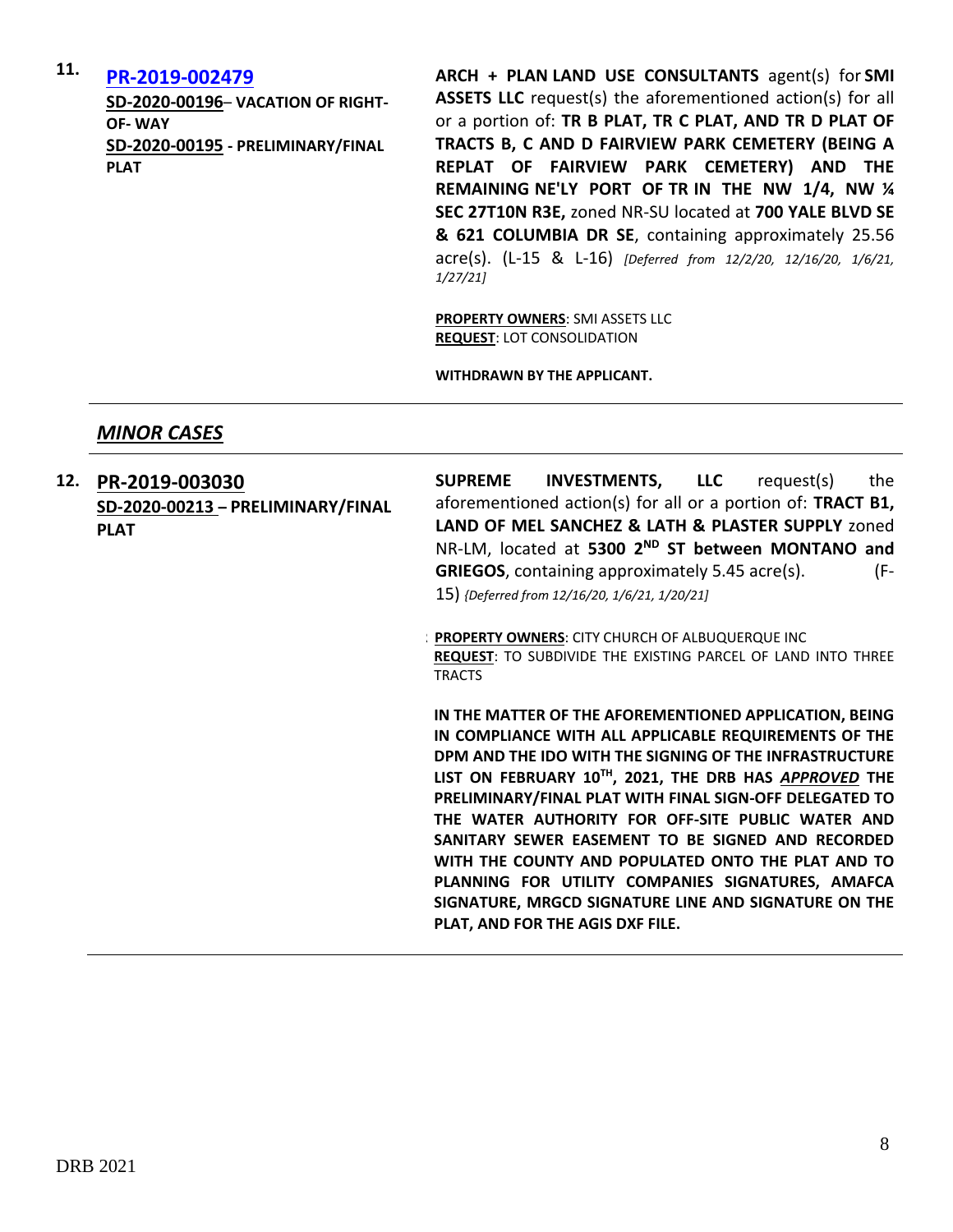| 13. | PR-2020-004765<br>SD-2021-00024 - PRELIMINARY/FINAL<br>PLAT (sketch plat 12-9-20)     | ARCH + PLAN LAND USE CONSULTANTS agent(s) for S & S<br><b>DEVELOPMENT LLC</b> request(s) the aforementioned action(s)<br>for all or a portion of: LOTS 20 THRU 27, BLOCK 8 CARTERS<br>SUBDIVISION, zoned MX-L, located at 3511 GIBSON BLVD<br>SE between AMHERST DR and CARLISLE BLVD, containing<br>approximately 0.5475 acre(s). (L-16)                                                                                                                                                                                                                                                                                                                                                                                                                                                  |
|-----|---------------------------------------------------------------------------------------|--------------------------------------------------------------------------------------------------------------------------------------------------------------------------------------------------------------------------------------------------------------------------------------------------------------------------------------------------------------------------------------------------------------------------------------------------------------------------------------------------------------------------------------------------------------------------------------------------------------------------------------------------------------------------------------------------------------------------------------------------------------------------------------------|
|     |                                                                                       | PROPERTY OWNERS: S & S DEVELOPMENT LLC<br>REQUEST: LOT CONSOLIDATION FOR 8 LOTS INTO 1 LOT                                                                                                                                                                                                                                                                                                                                                                                                                                                                                                                                                                                                                                                                                                 |
|     |                                                                                       | DEFERRED TO FEBRUARY 24TH, 2021.                                                                                                                                                                                                                                                                                                                                                                                                                                                                                                                                                                                                                                                                                                                                                           |
| 14. | PR-2019-002604<br>SD-2021-00022 - PRELIMINARY/FINAL<br>PLAT (sketch plat 7-9-20)      | ARCH + PLAN LAND USE CONSULTANTS agent(s) for 4SP<br><b>HOTELS LLC</b> request(s) the aforementioned action(s) for all<br>or a portion of: 261-A, TOWN OF ATRISCO GRANT, zoned<br>NR-C, located at 6030 ILIFF RD NW between COORS BLVD<br>and ESTANCIA DR, containing approximately 4.4844 acre(s).<br>$(H-11)$                                                                                                                                                                                                                                                                                                                                                                                                                                                                            |
|     |                                                                                       | PROPERTY OWNERS: 4SP HOTELS LLC<br><b>REQUEST: CREATE 2 LOTS FROM 1 EXISTING LOT</b>                                                                                                                                                                                                                                                                                                                                                                                                                                                                                                                                                                                                                                                                                                       |
|     |                                                                                       | DEFERRED TO FEBRUARY 24™, 2021.                                                                                                                                                                                                                                                                                                                                                                                                                                                                                                                                                                                                                                                                                                                                                            |
| 15  | PR-2018-001402<br>(1001047)<br>SI-2020-01164 - EPC FINAL SITE PLAN<br><b>SIGN-OFF</b> | CONSENSUS PLANNING, INC. agent(s) for GAMMA<br><b>DEVELOPMENT, LLC</b> request(s) the aforementioned<br>action(s) for all or a portion of: LOTS 1 THROUGH 3 BLOCK 1<br>PLAT OF WEST BANK ESTATES WITH TRACT A-11 LANDS OF<br>SUZANE H POOLE, TRACT C-1 PLAT OF TRACTS C-1, C-2 AND<br>LOT 4-A LANDS OF SUZANNE H POOLE BEING A REPLAT OF<br>TRACT C LANDS OF SUZANNF H POOLF TRACT C<br>ANNEXATION PLAT LAND, AND LOT 4-A PLAT OF TRACTS C-<br>1, C-2 & LOT 4-A LANDS OF SUZANNE H POOLE BEING A<br>REPLAT OF TRACT C LANDS OF SUZANNE H POOLE TRACT C<br>ANNEXATION PLAT LAND, zoned R-A, located at 5001<br>NAMASTE RD NW between LA BIENVENIDA PL and OXBOW<br><b>OPEN SPACE</b> , containing approximately 22.75 acre(s). (F-11<br>& F-12)[Deferred from 10/28/20, 11/18/20, 12/16/20] |
|     |                                                                                       | PROPERTY OWNERS: DANIELS FAMILY PROPERTIES LLC<br><b>REQUEST: EPC SITE PLAN SIGN-OFF</b>                                                                                                                                                                                                                                                                                                                                                                                                                                                                                                                                                                                                                                                                                                   |
|     |                                                                                       | DEFERRED TO MARCH 3RD, 2021.                                                                                                                                                                                                                                                                                                                                                                                                                                                                                                                                                                                                                                                                                                                                                               |
|     | <b>SKETCH PLAT</b>                                                                    |                                                                                                                                                                                                                                                                                                                                                                                                                                                                                                                                                                                                                                                                                                                                                                                            |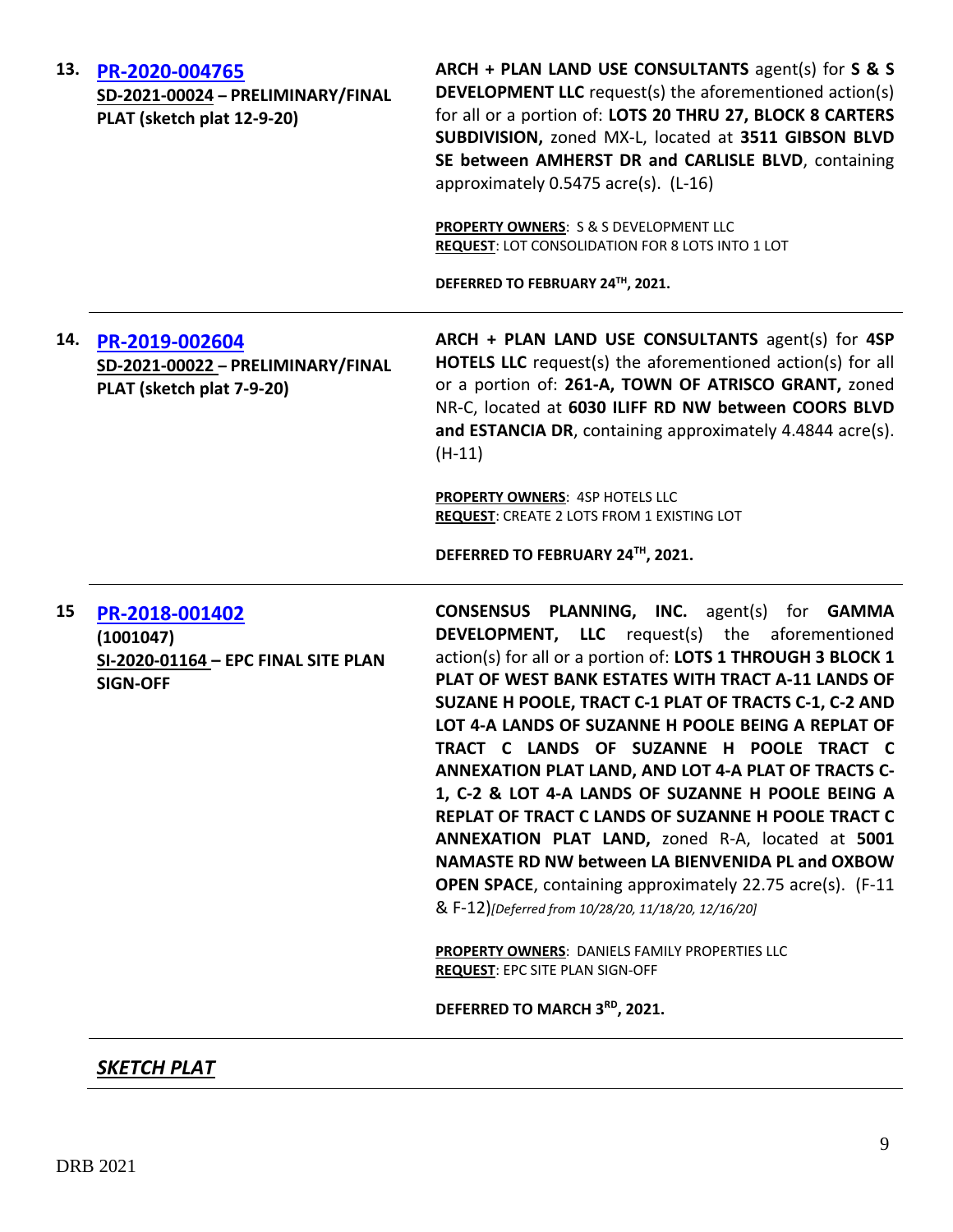| 16. | PR-2018-001842<br>PS-2021-00021-SKETCH PLAT                             | ARCH + PLAN LAND USE CONSULTANTS<br>agent(s) for<br><b>INVESTMENTS LLC</b><br>request(s) the<br><b>CLEARBROOK</b><br>aforementioned action(s) for all or a portion of: 4-A,<br>HORIZON VILLAGE, zoned NR-LM, located on HORIZON<br>BLVD NE between ALAMEDA BLVD and BALLOON<br><b>MUSEUM DR</b> , containing approximately 2.9201 acre(s). (C-<br>17                                                     |
|-----|-------------------------------------------------------------------------|----------------------------------------------------------------------------------------------------------------------------------------------------------------------------------------------------------------------------------------------------------------------------------------------------------------------------------------------------------------------------------------------------------|
|     |                                                                         | PROPERTY OWNERS: CLEARBROOK INVESTMENTS LLC<br>REQUEST: CREATE 30 LOTS FROM 1 EXISTING TRACT, GRANT PUBLIC &<br>PRIVATE EASEMENTS                                                                                                                                                                                                                                                                        |
|     |                                                                         | THE SKETCH PLAT REQUEST WAS WITHDRAWN.                                                                                                                                                                                                                                                                                                                                                                   |
| 17. | PR-2021-005017<br>PS-2021-00018 - SKETCH PLAT                           | ARCH + PLAN LAND USE CONSULSTANTS agent(s) for<br>FRANCES McCARTY/McCARTY RVT<br>request(s) the<br>aforementioned action(s) for all or a portion of: LOT 27P-1,<br>28P-1 & 29P-1, OXBOW BLUFF zoned R-1D, located at 4110<br>WATERWILLOW PL NW between SILVERY MINNOW PL and<br><b>GREY HAWK, containing approximately 1.9940 acre(s).</b> (F-<br>11)                                                    |
|     |                                                                         | PROPERTY OWNERS: FRANCES McCARTY/McCARTY RVT<br>REQUEST: CONSOLIDATE 3 LOTS INTO 2 LOTS AND VACATION AND<br>DEDICATION OF BUILDING ENVELOPES                                                                                                                                                                                                                                                             |
|     |                                                                         | THE SKETCH PLAT WAS REVIEWED AND COMMENTS WERE<br><b>PROVIDED</b>                                                                                                                                                                                                                                                                                                                                        |
| 18. | PR-2020-004595<br>PS-2021-00019 - SKETCH PLAT<br>(sketch plat 10-28-20) | JAG PLANNING & ZONING/JUANITA GARCIA agent(s) for<br>505 SOLUTIONS LLC request(s) the aforementioned<br>action(s) for all or a portion of PARCELS A & B AND PARCELS<br>1 & 3, LANDS OF ALBUQUERQUE RANCH ESTATES AND<br>LANDS OF ALBUQUERQUE ACADEMY, zoned PD, located<br>WEST OF TRAMWAY BLVD NEW between SPAIN RD NE and<br><b>ACADEMY RD NE, containing approximately 4.650 acre(s).</b><br>$(E-22)$ |
|     |                                                                         | <b>PROPERTY OWNERS: 505 SOLUTIONS, LLC</b><br>REQUEST: REPLAT 6 EXITING LOTS INTO 11 LOTS, CREATE 2 TRACTS,<br>GRANT EASEMENTS, VACATE PRIVATE ACCESS EASMENTS                                                                                                                                                                                                                                           |
|     |                                                                         | THE SKETCH PLAT WAS REVIEWED AND COMMENTS WERE<br><b>PROVIDED</b>                                                                                                                                                                                                                                                                                                                                        |